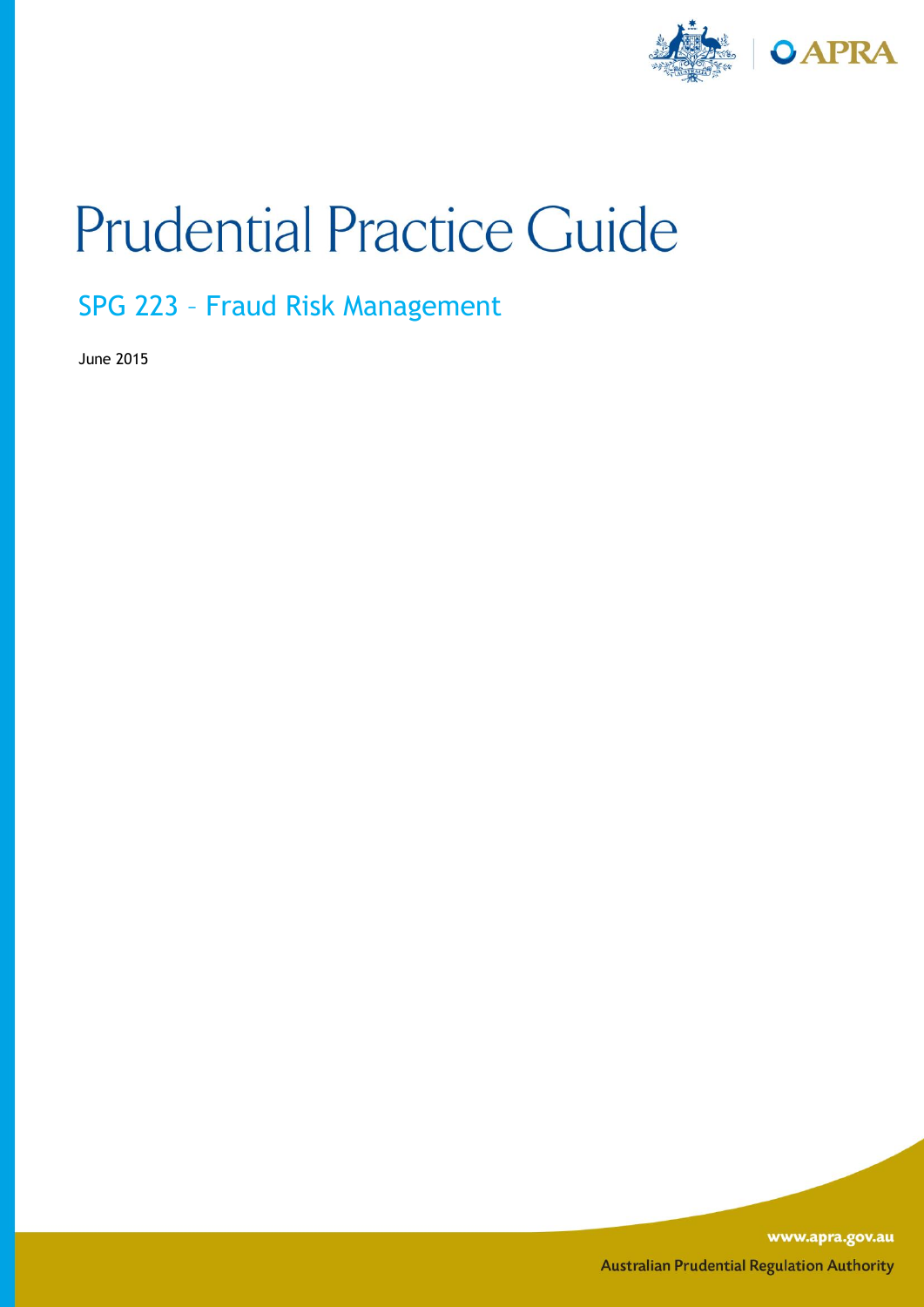#### **Disclaimer and copyright**

This prudential practice guide is not legal advice and users are encouraged to obtain professional advice about the application of any legislation or prudential standard relevant to their particular circumstances and to exercise their own skill and care in relation to any material contained in this guide.

APRA disclaims any liability for any loss or damage arising out of any use of this prudential practice guide.

© Australian Prudential Regulation Authority (APRA)

This work is licensed under the Creative Commons Attribution 3.0 Australia Licence (CCBY 3.0). This licence allows you to copy, distribute and adapt this work, provided you attribute the work and do not suggest that APRA endorses you or your work. To view a full copy of the terms of this licence, visit www.creativecommons.org/licenses/ by/3.0/au/.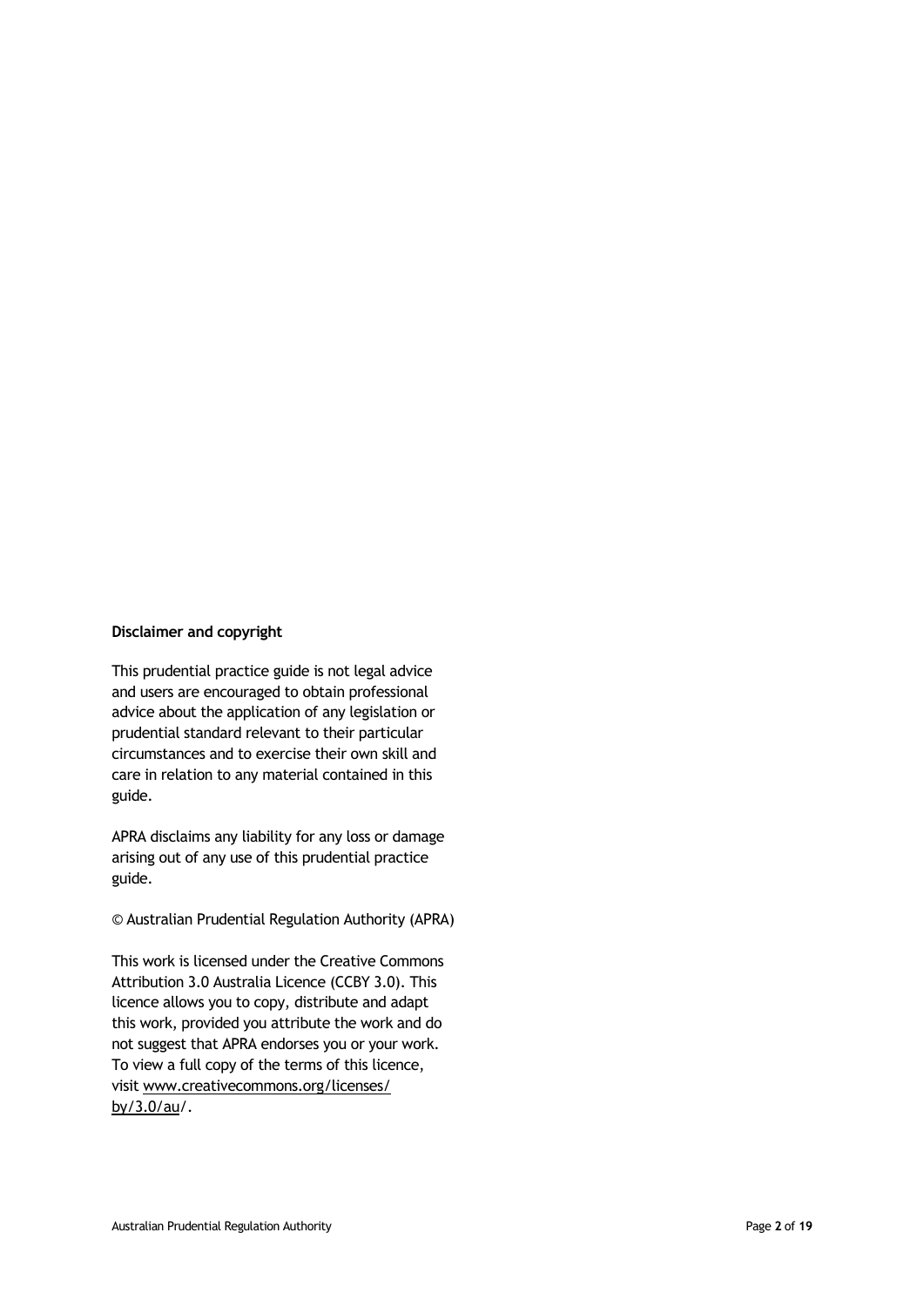# **About this guide**

**Prudential practice guides (PPGs) provide guidance on APRA's view of sound practice in particular areas. PPGs frequently discuss legal requirements from legislation, regulations or APRA's prudential standards, but do not themselves create enforceable requirements.** 

**This PPG is to be read with APRA's prudential standards and PPGs relevant to fraud risk management – in particular,** *Prudential Standard SPS 220 Risk Management* **(SPS 220) and** *Prudential Practice Guide SPG 220 Risk Management* **(SPG 220).** 

**SPS 220 sets out APRA's requirements for a registrable superannuation entity (RSE) licensee to have systems for identifying, assessing, managing, mitigating and monitoring material risks that may affect its ability to meet its obligations to beneficiaries. This PPG aims to assist an RSE licensee in complying with those requirements and, more generally, to outline prudent practices in relation to the management of fraud risk.** 

**For the purposes of this guide, and consistent with the application of SPS 220, 'RSE' and 'RSE licensee' have the meanings given in the**  *Superannuation Industry (Supervision) Act 1993* **(SIS Act).**

**Subject to the requirements of SPS 220, an RSE licensee has the flexibility to structure its business operations in the way most suited to achieving its business objectives. Not all of the practices outlined in this PPG will be relevant for every RSE licensee and some aspects may vary depending upon the size, business mix and complexity of the RSE licensee's business operations.**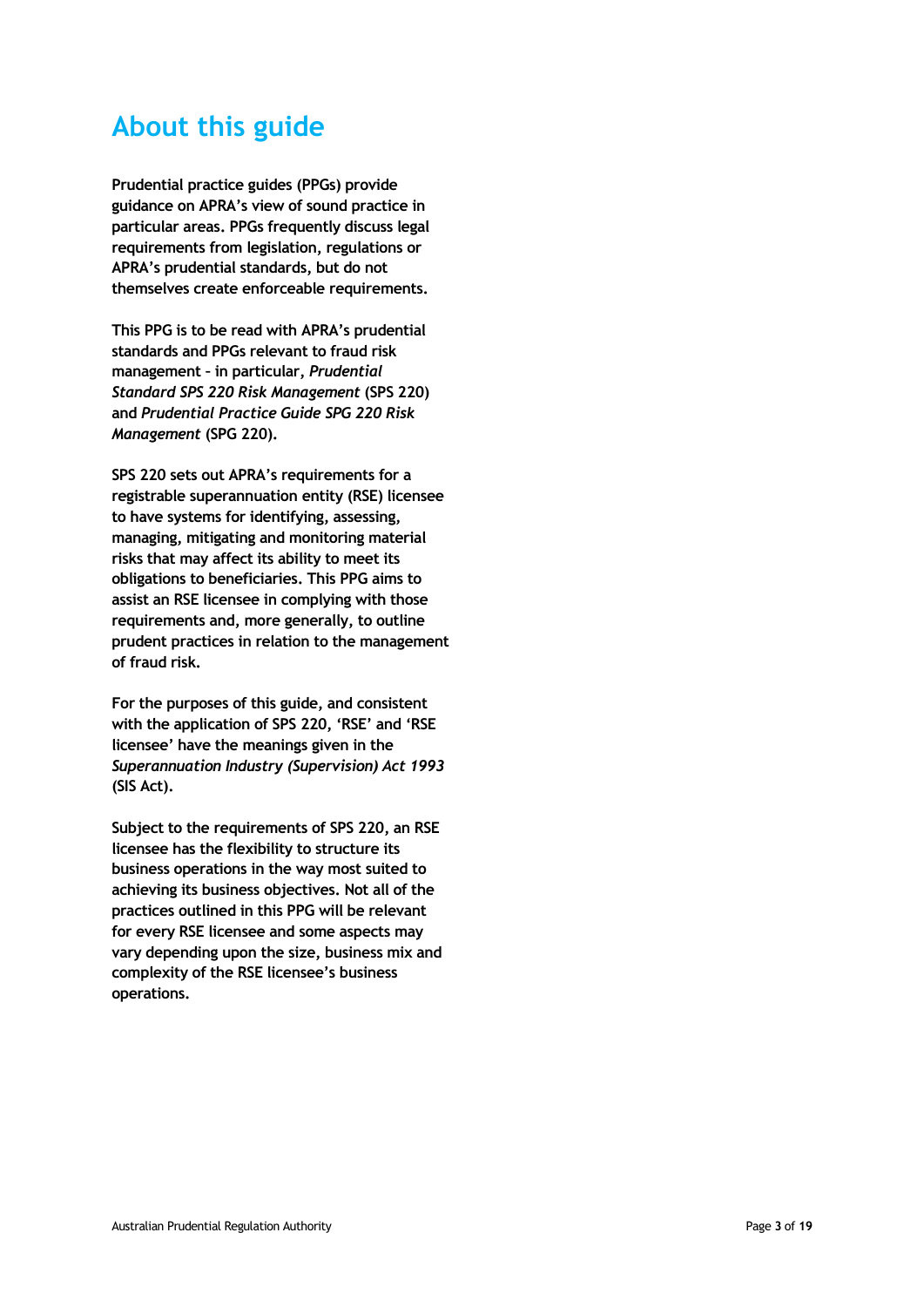# **Table of contents**

| Chapter 1 - Introduction                                                          | 5  |
|-----------------------------------------------------------------------------------|----|
| Chapter 2 - Fraud risk management framework                                       | 6  |
| Chapter 3 - Development and implementation of the fraud risk management framework | 8  |
| Planning and resourcing                                                           | 8  |
| Fraud prevention                                                                  | 8  |
| Fraud detection                                                                   | 10 |
| Fraud response                                                                    | 11 |
| Monitoring and review                                                             | 12 |
| Chapter 4 - Superannuation-specific fraud risks                                   | 13 |
| Fraud related investment risks                                                    | 13 |
| Outsourcing risks                                                                 | 14 |
| <b>Attachment A</b>                                                               | 15 |
| <b>Attachment B</b>                                                               | 16 |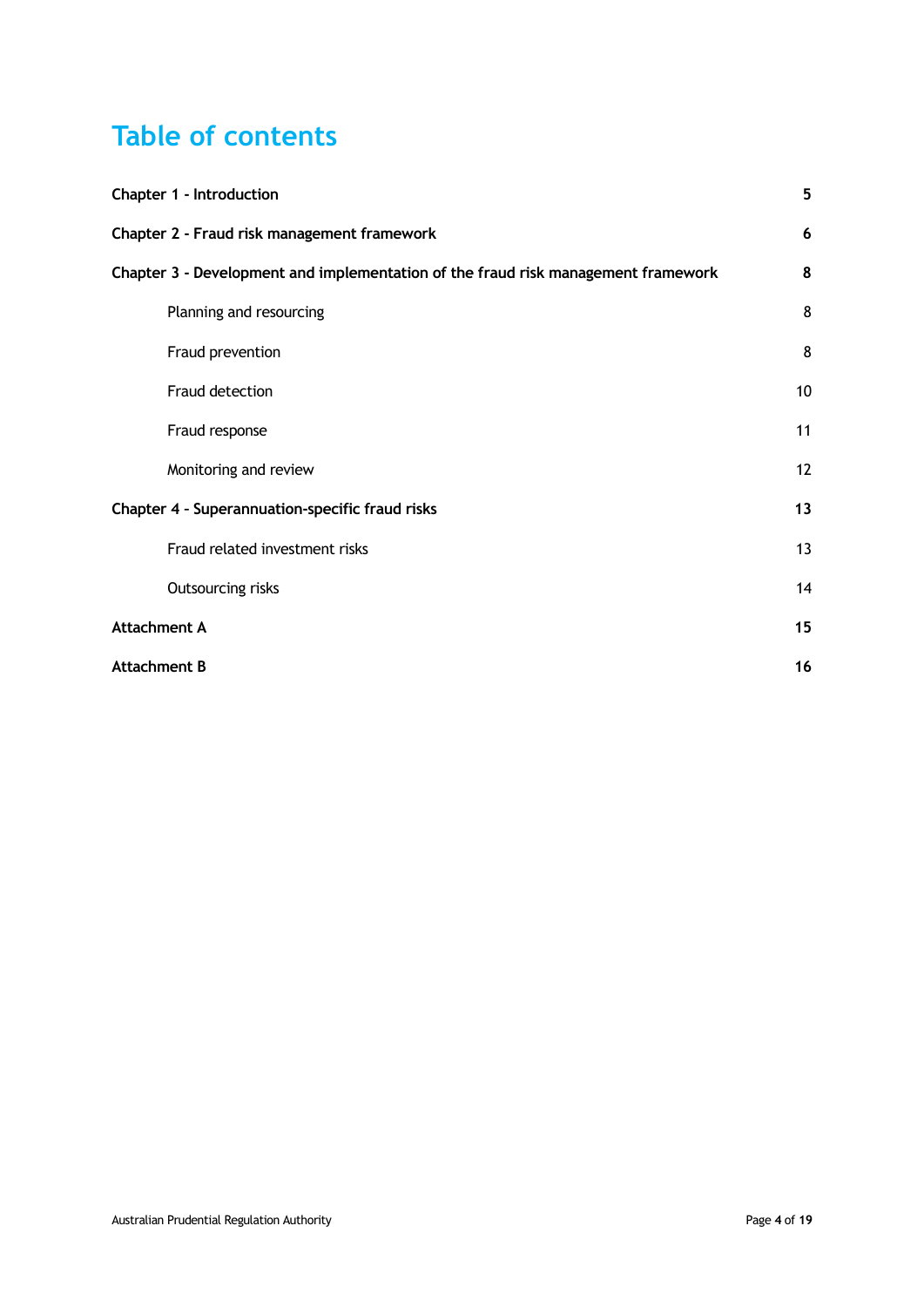# **Chapter 1 — Introduction**

- 1. Under SPS 220, an RSE licensee is responsible for ensuring that its risk management framework covers all material risks to its business operations, both financial and nonfinancial. An effective risk management framework therefore includes appropriate consideration of fraud risk, which is a subset of operational risk.<sup>1</sup>
- 2. Fraud risk refers to the risk of loss from internal fraud or external fraud. These can be defined as:
	- a) internal fraud losses due to acts of a type intended to defraud, misappropriate property or circumvent regulations, the law or company policy (excluding diversity / discrimination events) which involves at least one internal party; and
	- b) external fraud losses due to acts of a third party that are of a type intended to defraud, misappropriate property or circumvent the law.<sup>2</sup>
- 3. This PPG provides guidance on APRA's expectations for the treatment of fraud risk in an RSE licensee's risk management framework. The PPG outlines sound practices in relation to the management of fraud risk throughout an RSE licensee's business operations.<sup>3</sup>

4. APRA expects that appropriate consideration of fraud risk by an RSE licensee would also include consideration of the risks posed to the RSE licensee's business operations due to corruption and bribery.<sup>4</sup>

- <sup>1</sup> Operational risk is the risk of loss resulting from inadequate or failed internal processes, people and systems or from external events and is a material risk of the business operations of an RSE licensee. Refer to SPG 220 for guidance on categories of material risks.
- <sup>2</sup> Refer to Attachment A of SPG 220.
- <sup>3</sup> The definition of an RSE licensee's business operations in SPS 220 is sufficiently broad to include risks arising not only from RSEs within those business operations, but also other, nonsuperannuation activities of the RSE licensee, such as the operation of a managed investment scheme, to the extent that those activities may pose a material risk to the activities of the RSE licensee.

<sup>4</sup> *Australian Standard AS8001-2008 - Fraud and Corruption Control* (AS8001-2008) defines corruption as "dishonest activity in which a director, executive, manager, employee or contractor of an entity acts contrary to the interests of the entity and abuses his/her position of trust in order to achieve some personal gain or advantage for him or herself, or for another person or entity" and a bribe as "the act of paying a secret commission to another individual. It is also used to describe the secret commission itself".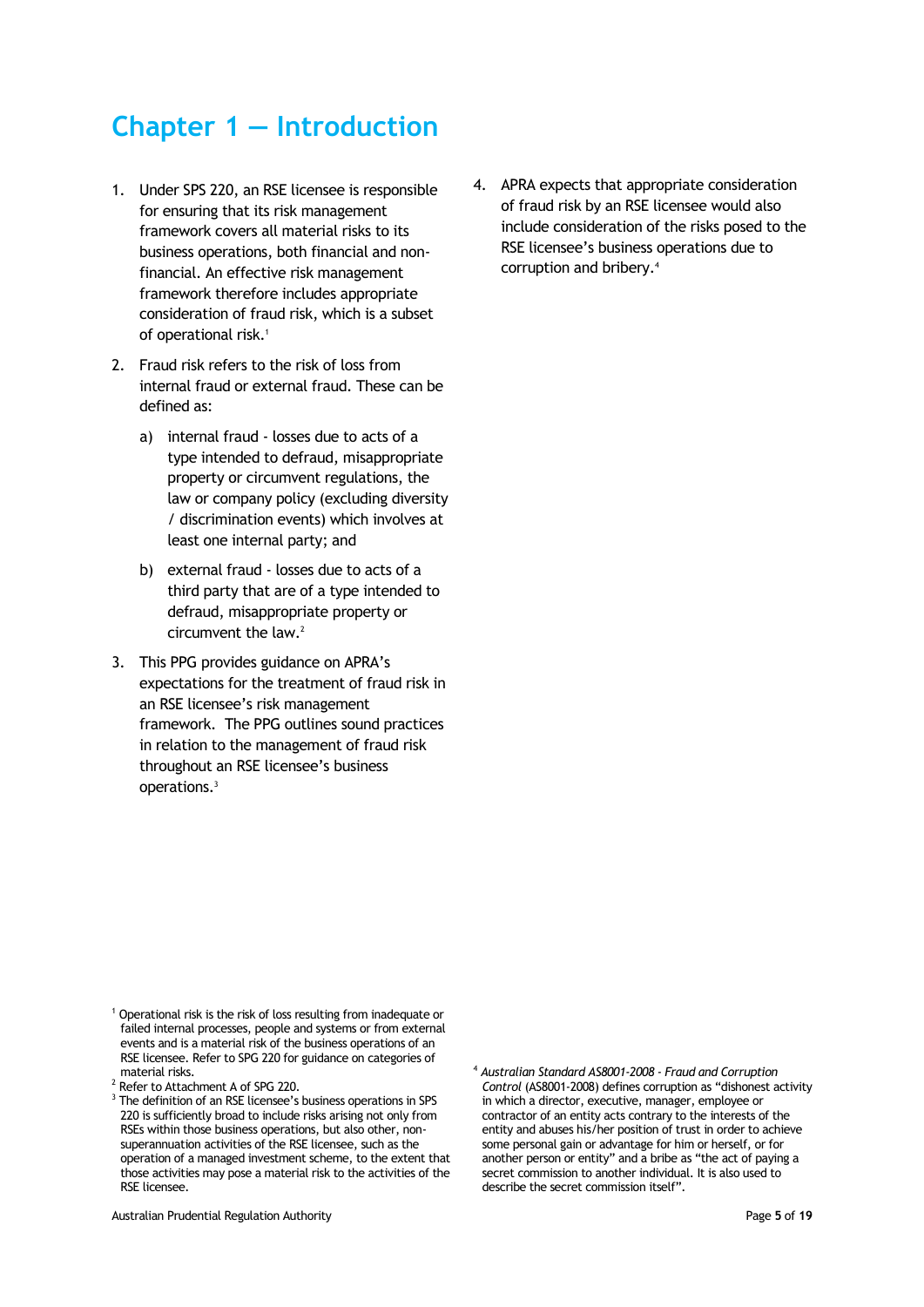# **Chapter 2 — Fraud risk management framework**

- 5. Under SPS 220, the Board<sup>5</sup> of an RSE licensee is ultimately responsible for the risk management framework. It is APRA's view that a core element of an effective risk management framework is a strong risk culture that exhibits organisational attributes and behaviours which reflect an intolerance of fraud.
- 6. SPS 220 provides the minimum criteria that must be included in an RSE licensee's risk management framework to appropriately manage different types of material risks. APRA expects that an RSE licensee's risk management framework would include a framework for the management of fraud risk. This framework would be expected to address the risks arising from both internal fraud and external fraud in a manner that is commensurate with the RSE licensee's broader risk management framework and which reflects the size, business mix and complexity of the RSE licensee's business operations.
- 7. Under SPS 220, an RSE licensee must maintain an up-to-date risk appetite statement. APRA expects that an RSE licensee's risk appetite statement would cover the fraud risks of its business operations and would articulate its intolerance for those risks, albeit recognising that elimination of fraud risk is unlikely to be possible in practice. Paragraph 15 below sets out approaches a prudent RSE licensee would consider in managing fraud risk.
- 8. APRA also expects that a prudent RSE licensee would consider how its risk management strategy would effectively communicate, both internally and externally, its approach to managing fraud risk. This may include, for example, relevant policies by reference, such as an employee code of conduct, fitness and propriety policy or whistleblowing policy.
- 9. APRA considers that an effective fraud risk management framework would enable an RSE licensee to form a clear understanding of its fraud risk profile, taking into consideration fraud risk scenarios, organisational change and incident and action management.
- 10. For the purposes of the Operational Risk Financial Requirement (ORFR) under *Prudential Standard SPS 114 Operational Risk Financial Requirement*, an RSE licensee must determine the financial resources necessary to address operational risks that it has identified in its risk management framework, taking into account its risk appetite and appropriate risk mitigations and controls (the ORFR target amount). This amount must reflect any uncertainty in the scale of losses. APRA expects that there will be alignment between the fraud risks considered by an RSE licensee when developing its fraud risk management framework and those identified for the purposes of determining the ORFR target amount.
- 11. A prudent RSE licensee would supplement the guidance outlined in this PPG with external sources of information relating to the development and implementation of a fraud risk management framework.<sup>6</sup>
- 12. SPS 220 requires that an RSE licensee have a designated risk management function. APRA considers that an effective risk management function is an integral part of an RSE licensee's risk management framework. It is therefore APRA's expectation that the role of the risk management function would include oversight of fraud risks.

<sup>&</sup>lt;sup>5</sup> For the purposes of this PPG, a reference to 'the Board' is a reference to the Board of directors or group of individual trustees of an RSE licensee and 'group of individual trustees' has the meaning given in s. 10(1) of the SIS Act.

<sup>6</sup> For example, see AS8001-2008 and ASFA Best Practice Paper No. 20 – *"Managing the risk of fraud and corruption in superannuation funds".*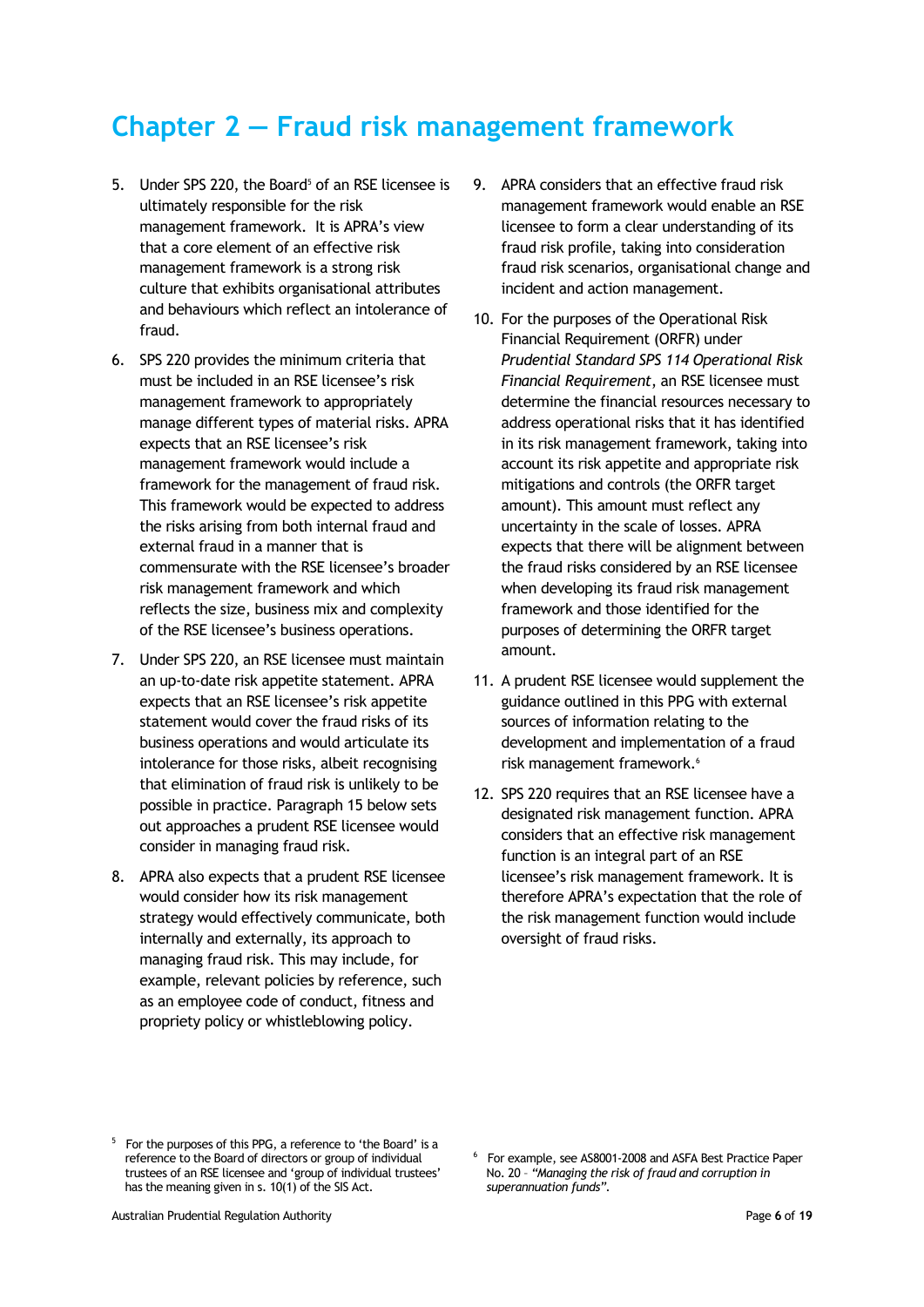- 13. Under SPS 220, an RSE licensee must maintain financial, human and technical resources at a level adequate to enable the RSE licensee to support its risk management framework. An RSE licensee must also be able to demonstrate to APRA that it has a process to determine the level of resources that are adequate based on an assessment of the business plan, risk management framework and the size, business mix and complexity of the RSE licensee's business operations. APRA expects that an RSE licensee would consider the adequacy of resources to support its fraud risk management framework as part of this process.
- 14. An RSE licensee is responsible for ensuring its risk management framework is comprehensively reviewed in accordance with SPS 220. APRA expects that the scope of this comprehensive review would include the fraud risk management framework.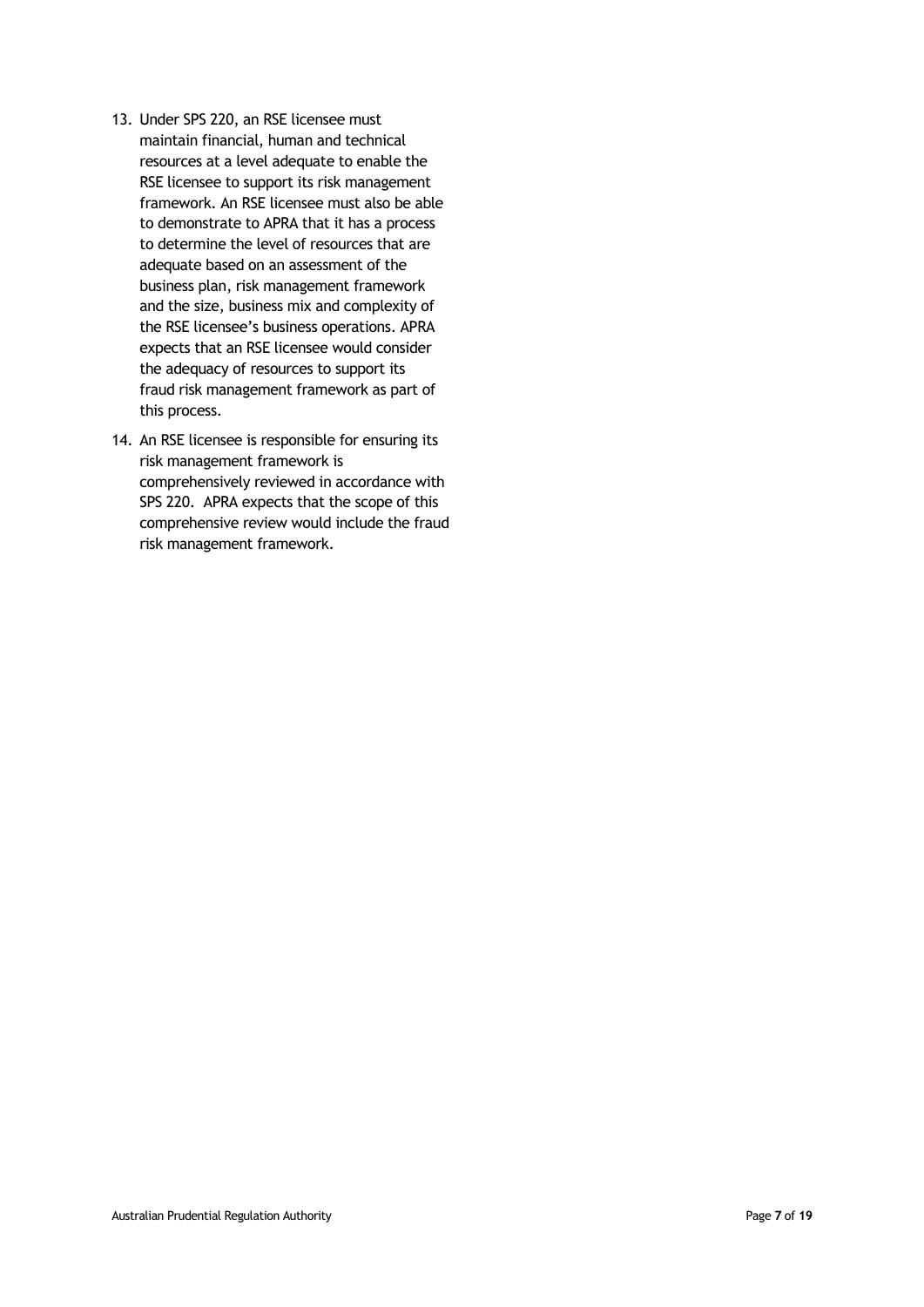# **Chapter 3 — Development and implementation of the fraud risk management framework**

15. Prudent practice suggests that an RSE licensee would consider a number of different approaches to managing fraud, depending on the source of potential risk. These may include, but not be limited to, the approaches outlined in this PPG. In APRA's view, a prudent RSE licensee would include the development of a suite of fraud risk controls that are designed to prevent fraud from occurring, to detect fraud when it occurs and to respond to fraud as it is detected.

## **Planning and resourcing**

- 16. APRA considers that an effective risk management strategy includes a fraud control plan to reflect the application of a structured risk management approach to fraud risks.
- 17. In developing the fraud risk management framework, APRA expects an RSE licensee to consider previously identified fraud risks and existing policies and procedures pertaining to the management of these risks, such as a code of conduct or statement of ethics.
- 18. APRA is of the view that the senior management of the RSE licensee is responsible for the planning, execution and ongoing maintenance of the fraud risk management framework. Senior management ordinarily has close engagement with the business operations of the RSE licensee and is thus best placed to understand and manage the risks affecting those business operations. A key role of senior management is to consider whether the fraud control plan is meeting its objectives and that the measures implemented are addressing the identified risks across the entirety of the RSE licensee's business operations.
- 19. The risk management function would ordinarily be responsible for the design and development of the fraud risk management framework. This process may include the provision of specialist advice and training, and review and challenge to support consistent implementation of the framework.

20. The internal audit function would ordinarily be responsible for the provision of independent assurance on the fraud risk management framework. External fraud management experts may be used to support the internal audit function in providing assurance, including through consultation during the planning and resourcing phase.

## **Fraud prevention**

- 21. APRA considers that an RSE licensee's fraud prevention approach is the primary and most cost effective defence against fraud risk. An effective approach to fraud risk prevention includes the establishment of an appropriate risk culture that promotes ethical behaviour across all levels of the staff of the RSE licensee and implements fraud risk controls to prevent and detect incidents of fraud. A prudent RSE licensee would inform third parties, such as contractors and suppliers, of its expectations regarding fraud prevention – including its fraud reporting and monitoring requirements.<sup>7</sup>
- 22. Measures that an RSE licensee may consider adopting in the establishment of a strong risk culture include, but are not limited to:
	- a) establishing an ethical culture supported and modelled by the Board and senior management who are seen to follow policies and procedures, and provide suitable role models for both employees and organisations with whom an RSE licensee may engage;
	- b) creating or updating policies that communicate an RSE licensee's attitude and behavioural expectations in relation to fraud risk, such as a code of conduct or statement of ethics. These policies may include guidance on identifying, investigating and reporting fraud, values held by an RSE licensee, expected

<sup>7</sup> Refer to *Prudential Standard SPS 231 Outsourcing* for requirements relating to outsourcing.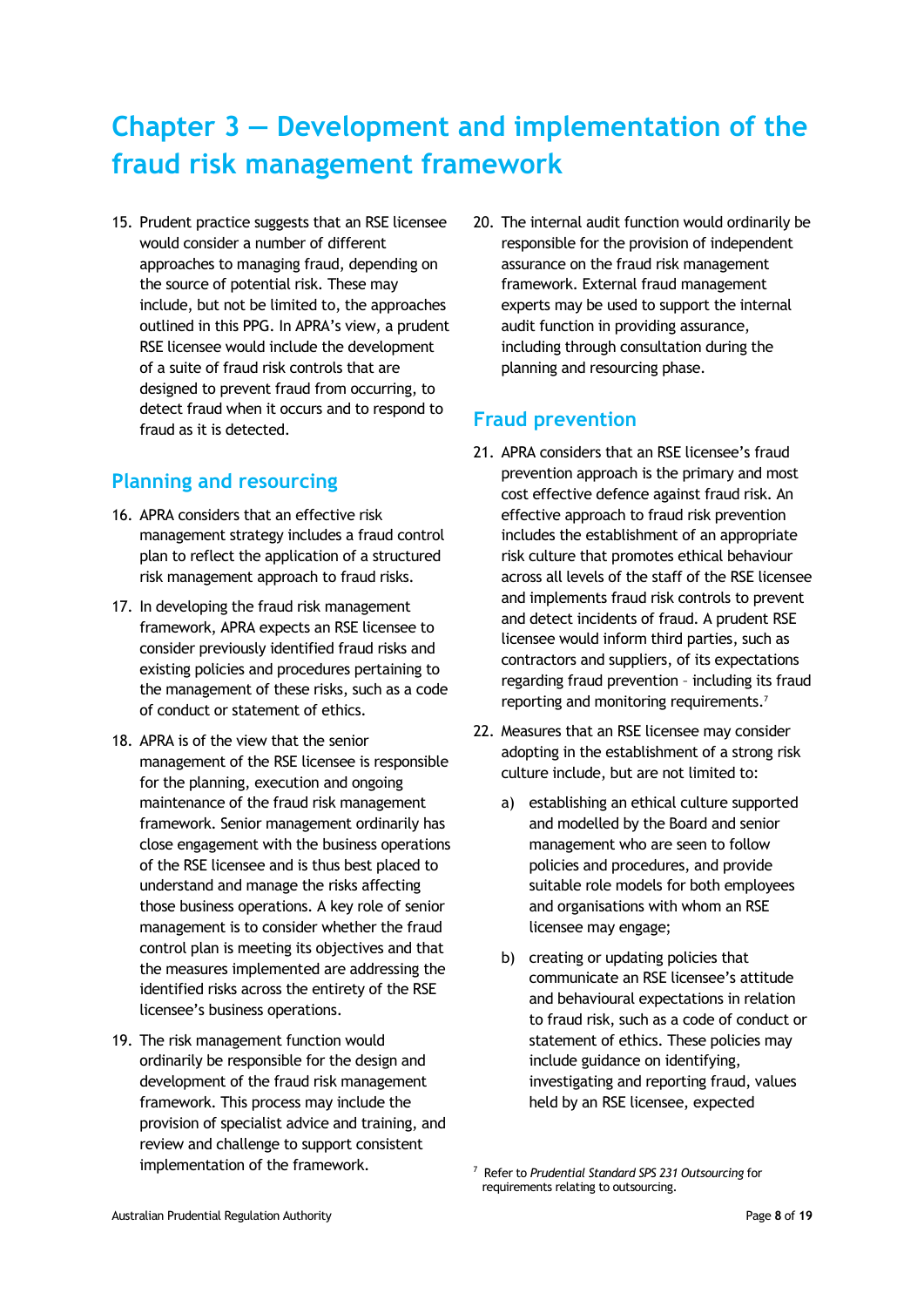behaviours, unacceptable conduct and consequences. These policies may have regard to the fraud control plan or other risk management related policies such as employee screening, data management, information technology usage and security and compliance with Anti-Money Laundering and Counter-Terrorism Financing Rules<sup>8</sup>;

- c) performance management policies for directors, senior management and staff that promote a strong risk culture, including the incorporation of risk management as a key performance indicator;
- d) communicating ethical behaviour responsibility through training on the code of conduct, statement of ethics and specific fraud risk management policies; and
- e) internal declarations confirming compliance with all relevant policies. As part of a broader suite of measures, declarations can contribute to individual adherence to a positive risk culture.
- 23. APRA considers that identifying and implementing fraud risk controls that ensure adequate resources be maintained to manage significant fraud risks is integral to an RSE licensee's prevention approach. In identifying and implementing these fraud risk controls, APRA expects that an RSE licensee would consider both fraud risks and other types of risks concurrently to ensure that all risk controls integrate appropriately.
- 24. Preventative fraud risk controls may include, but are not limited to:
	- a) conducting regular fraud risk assessments that reflect an RSE licensee's policies and processes governing initial and ongoing assessment of fraud risks. Fraud risk assessments are central in assisting an RSE licensee to understand and assess its current and emerging fraud risk environment and its existing fraud risk controls. APRA considers that an

effective fraud risk assessment process would be conducted across all of an RSE licensee's business units. A prudent RSE licensee may consider use of external fraud management experts in respect of fraud risks in specialised areas, for example the risks posed by information technology systems;

- b) consideration of past fraud incidents, both internal and external, including how the RSE licensee managed and resolved the incidents. In considering past fraud incidents, a prudent RSE licensee would consider external sources of information that provide insight into broader market instances of fraud, in order to more fully understand the fraud risk environment. Past fraud incidents may inform an RSE licensee about how to improve management of fraud risk by providing insight into why fraud risk controls failed;
- c) performance management policies, which can contribute to an effective fraud risk management framework through incentives to directors, senior management and staff to act in accordance with the fraud risk management framework;
- d) communication such as:
	- i) fraud awareness training, which can contribute to a strong fraud risk management framework by setting out how to identify and correctly report fraud risk concerns;
	- ii) internal communication that is complementary to training, for example when incidents occur or when a new fraud risk emerges. Communication of investigation outcomes may also act as a deterrent to future improper conduct or heighten awareness of internal and external fraud risk indicators; and
	- iii) external communication to third parties about an RSE licensee's attitude and behavioural expectations in relation to fraud risk via the RSE licensee's website or through more direct communication such as

<sup>8</sup> Refer to *[Anti-Money Laundering and Counter-Terrorism](http://www.comlaw.gov.au/Series/F2007L01000)  [Financing Rules Instrument 2007 \(No. 1\)](http://www.comlaw.gov.au/Series/F2007L01000)*.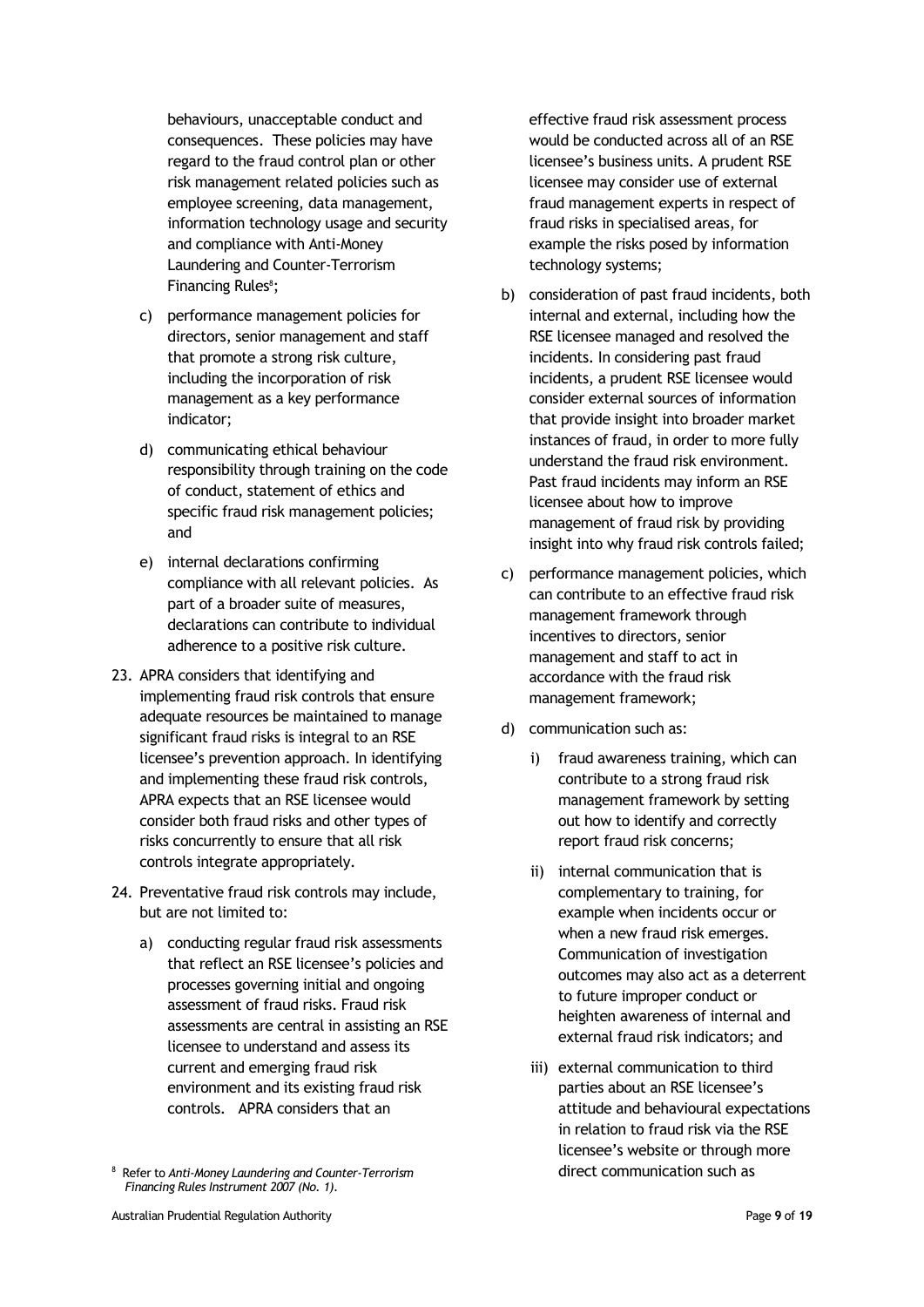providing third parties with policies that communicate the RSE licensee's attitude and behavioural expectations; and

- e) a fraud control plan, that documents:
	- i) fraud risks;
	- ii) person(s) responsible for fraud risk controls;
	- iii) key fraud indicators that fraud risk controls are designed to detect<sup>9</sup>;
	- iv) processes to follow when reporting a fraud related concern, including how a subsequent investigation would be conducted; and
	- v) fraud risk management training to be provided.
- 25. Attachment B provides a non-exhaustive list of examples of preventative controls that an RSE licensee might consider implementing to mitigate fraud risk.

## **Fraud detection**

- 26. APRA considers that a prudent RSE licensee would develop fraud risk controls aimed at detecting fraudulent activities, thereby limiting any potential impact and permitting timely recovery of losses.
- 27. Prudent practice suggests that an RSE licensee's detection approach would be developed and reviewed during the fraud risk assessment process.
- 28. APRA expects that an RSE licensee would employ a combination of both proactive and reactive detection controls:
	- a) proactive controls are periodic measures designed to actively seek out evidence of fraudulent activity and allow objective assessment of the effectiveness of the fraud risk controls in place. Proactive controls detect and address fraud, but also, in instances where no fraud is

detected, provide assurance that fraud is being effectively controlled; and

- b) reactive controls are tools or systems designed to identify indicators of fraud, to detect fraud when it has occurred, and are typically structured as part of an RSE licensee's business as usual processes.
- 29. Proactive controls may include, but are not limited to:
	- a) monitoring and review of financial and operational data for indications of fraud, which may take the form of transactional analysis or compliance assessment;
	- b) data analysis of electronic records, including databases, to identify unusual trends or suspicious activity indicative of fraud. Such analysis may identify improper financial practices or weak controls; and
	- c) the involvement of professionals with sufficient expertise to identify, evaluate and report on fraud risks. For example, internal auditors and/or external auditors may test the effectiveness of fraud risk controls, identify weaknesses in the overall fraud risk management framework and provide advice on how to address the weaknesses for planning and resourcing purposes and for the detection of fraud.
- 30. Reactive controls may include, but are not limited to:
	- a) assessment of discrepancies identified during regular key reconciliations of financial and accounting data to independent data, for indications of fraud. Where feasible, it would be prudent practice to conduct such reconciliations with regard to the frequency at which members are permitted to transact, i.e. redeem, switch or make additional contributions;
	- b) assurance that assets are properly recorded, properly valued and their existence verified;
	- c) transactional review and monitoring of business operations that includes measures to detect unauthorised transactions and inaccurate records;

<sup>&</sup>lt;sup>9</sup> Refer to Attachment A for a non-exhaustive list of examples of potential fraud that an RSE licensee may refer to when determining key fraud indicators.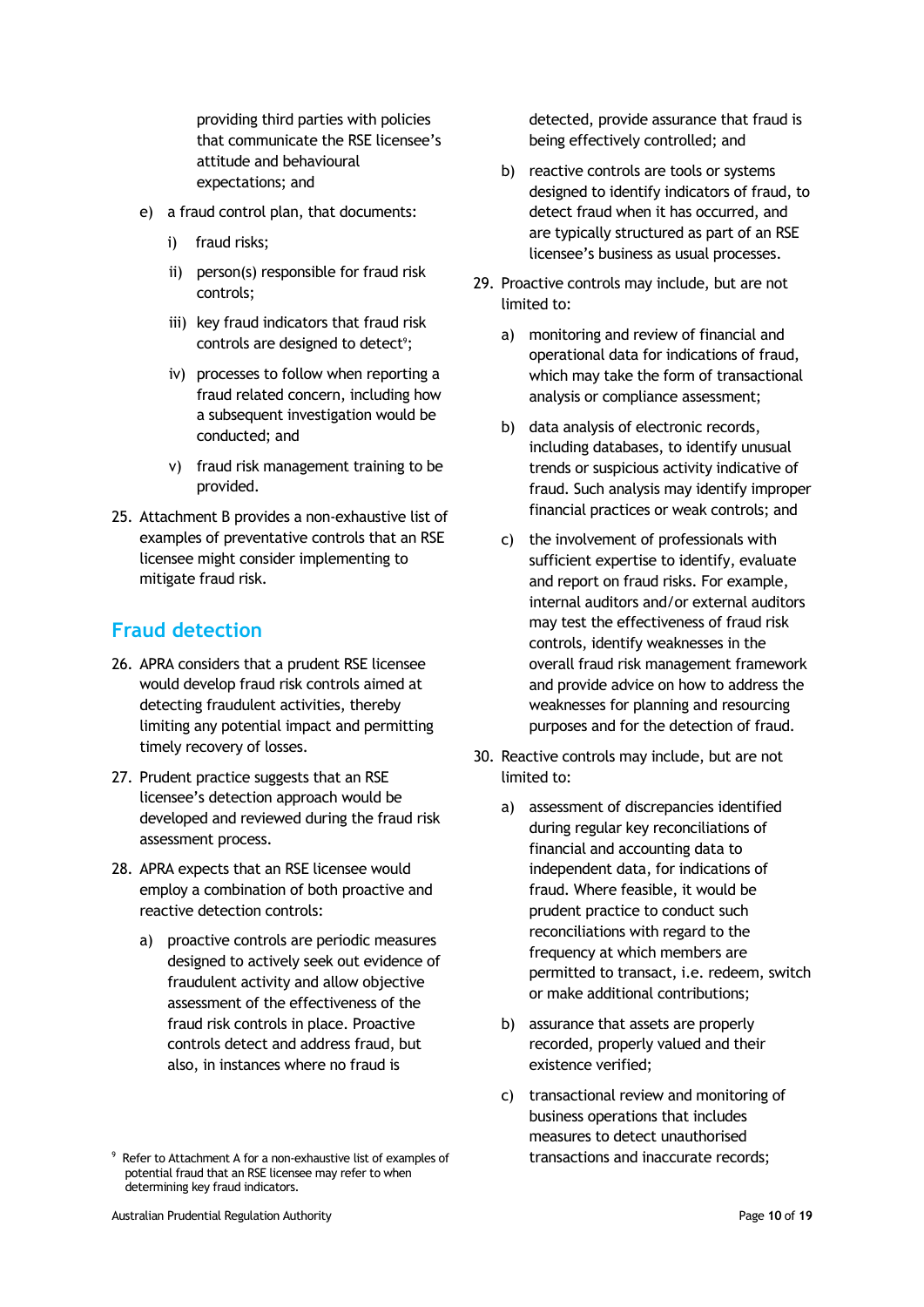- d) whistleblowing policies, an integral component of a fraud detection approach, that facilitate reports from both within an RSE licensee and from third parties; and
- e) specific training and communication, to staff responsible for fraud risk controls in their daily role, on how to ensure fraud risk controls work effectively.
- 31. Attachment B provides a non-exhaustive list of specific examples of proactive and reactive detection controls that an RSE licensee might consider implementing to mitigate fraud risk.

#### **Fraud response**

- 32. APRA considers that timely investigation and response to detected incidents of actual or potential fraud is a key component of an effective fraud risk management framework. An effective response to fraud minimises losses and maximises potential recoveries. In addition, an effective response assists in ensuring that an RSE licensee adheres to its legislative obligations.
- 33. APRA expects that an RSE licensee would investigate all instances of actual or potential fraud that are detected. A robust fraud investigation seeks to determine facts and to identify risk issues and control weaknesses.
- 34. A prudent RSE licensee would have in place procedures to govern the investigation of suspected fraud. APRA's expectation is that these procedures would designate the person(s) responsible for overseeing and carrying out the investigation and establish rules relevant to the conduct of the investigation, such as rules governing the conduct of interviews, evidence handling, treatment of persons involved and reporting of outcomes.
- 35. It is APRA's view that sound fraud investigations would be conducted by appropriately skilled and experienced personnel, independent of the business unit in which the alleged fraudulent conduct has occurred. Appropriate personnel for the investigation may be a director, senior manager or an external consultant. Alternatively, the investigation may be carried out by cooperation with an external law enforcement agency.
- 36. APRA expects that an RSE licensee would capture all incidents of fraud and maintain a process that manages incidents of fraud as part of its fraud risk management framework, with appropriate linkage to its ORFR strategy. An effective process that manages incidents of fraud would report all such incidents to senior management and as appropriate, to relevant Board Risk Committees and the Board.
- 37. APRA considers that it would be prudent for an RSE licensee to undertake a formal process to determine whether the matter should be reported to a law enforcement agency for investigation. In the case of material fraud events, a prudent RSE licensee would also consider making a report to APRA and would determine whether a Significant Event Notice is required.<sup>10</sup>
- 38. A prudent RSE licensee would typically be expected to operate a register to capture all incidents of detected fraud, to be analysed to further improve the RSE licensee's fraud risk management framework.
- 39. Following a fraud event, APRA expects that an RSE licensee would reassess the adequacy of the internal control environment and consider whether improvements are required to the fraud risk management framework.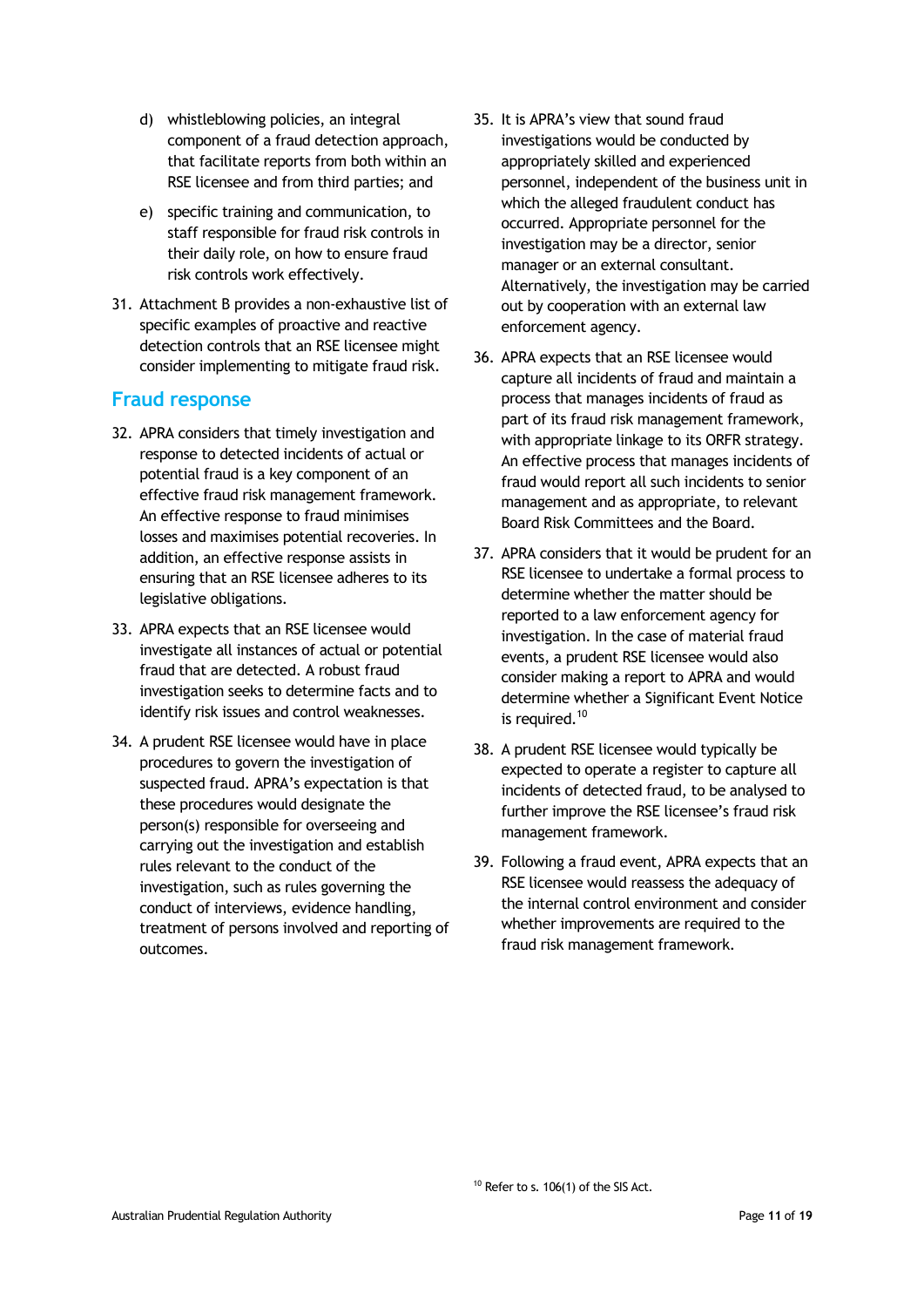- 40. APRA considers that a sound communication strategy can contribute to a strong fraud response approach, as a proactive measure in the event of a fraud incident. A sound communication strategy typically addresses internal and external communication needs, including interaction with law enforcement agencies and regulators, and outlines procedures for responding to external enquiries that arise after fraud is detected.
- 41. A prudent RSE licensee would document its response measures within its fraud control plan.

#### **Monitoring and review**

- 42. APRA is of the view that an effective fraud risk management framework would incorporate regular monitoring and review of fraud risk controls to assess whether they remain suitable and current. An RSE licensee's business operations evolve over time, as does the risk landscape in which it operates. Therefore, a prudent RSE licensee would be vigilant in monitoring and reviewing its fraud risk controls. Such a review would ensure that fraud risk controls continue to address identified fraud risks and address any emerging risks identified during the review.
- 43. APRA considers that effective monitoring and review of the fraud risk management framework woul d include, but not be limited to:
	- a) testing and review of the implementation and functioning of the fraud control plan. Prudent practice suggests that testing and review would be conducted by each of the RSE licensee's business units and the risk management function, through risk based testing of controls that are considered to be most critical for the prevention of fraud or that may have previously failed to prevent or detect an incidence of fraud; and
	- b) independent evaluation of fraud risk controls by internal audit, to identify any control weaknesses and ensure corrective action s in response to past control weaknesses are effective.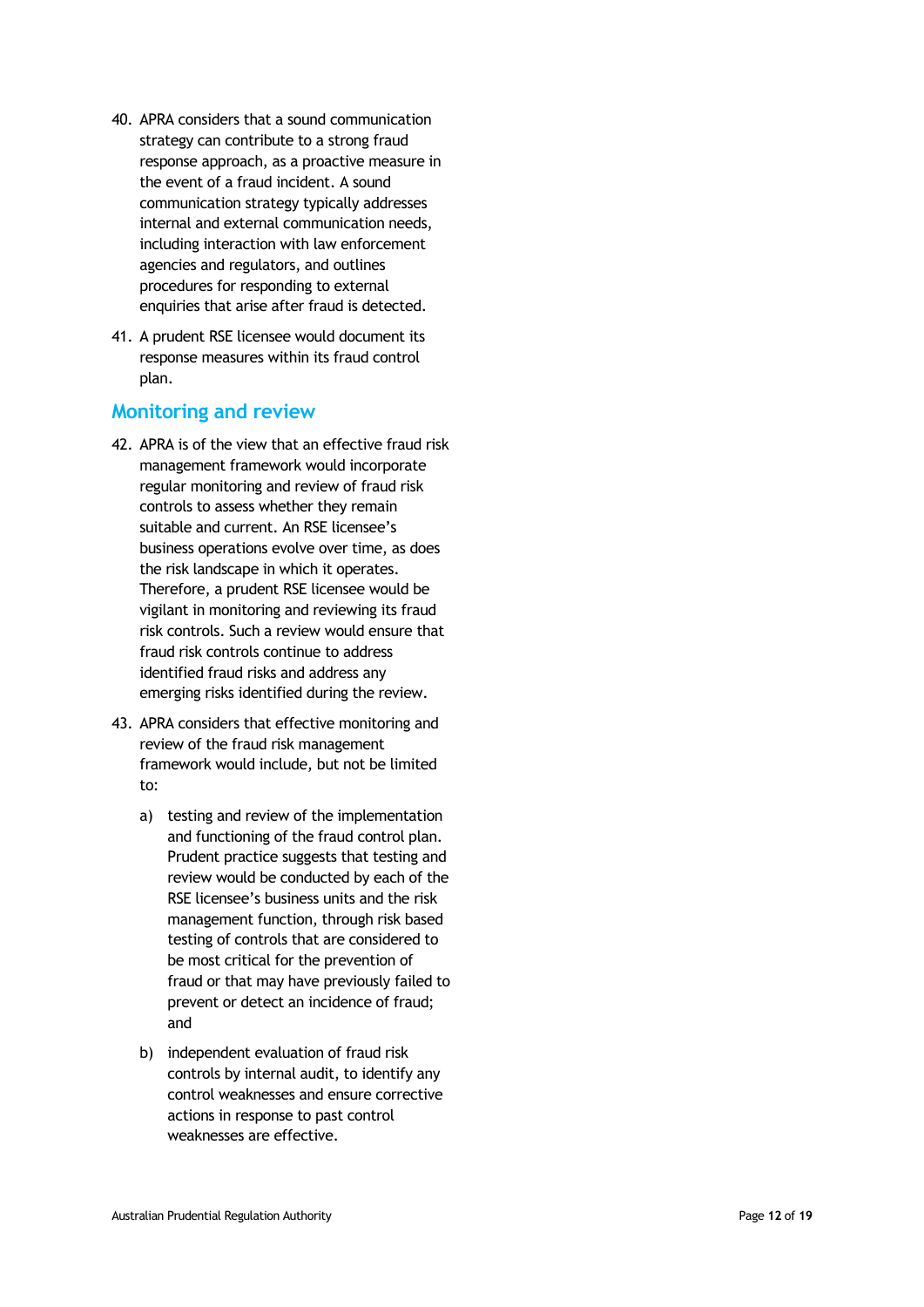# **Chapter 4 — Superannuation-specific fraud risks**

- 44. In APRA's experience, types of fraud perpetrated in relation to the business operations of RSE licensees include the diversion of funds, misappropriation of assets and investment of funds otherwise than in compliance with investment mandates. Attachment A provides a non-exhaustive list of examples of fraud that are relevant to RSE licensees.
- 45. When developing its fraud risk management framework, a prudent RSE licensee would consider, in particular, investment risks and risks posed by the engagement of an outsourced service provider that arise from activities within its business operations.

#### **Fraud related investment risks**

- 46. The loss of members' entitlements is one of the most critical risks for a superannuation fund. As with any risk, an effective risk management framework would ensure that all material sources of risk have been identified and that appropriate procedures are implemented to control each material risk.
- 47. Investment risk is one of the major forms of risk for superannuation funds and includes fraud risk. APRA expects that an effective investment governance framework would address the risk of fraud as part of an RSE licensee's overall management of investment risk.<sup>11</sup> The most significant fraud related investment risks include the misappropriation of investment assets, material overstatement of investment asset value or material misrepresentations regarding the nature of the investment asset's risk and return profile.
- 48. APRA expects that an RSE licensee would develop and implement an effective due diligence process for the selection of investments and investment managers, which would include appropriate due diligence prior to any investment being made to mitigate

fraud related investment risk. The RSE licensee's due diligence process would assist in gaining an adequate understanding of the investment and investment manager under consideration. A prudent RSE licensee would consider the level of fraud risk in a potential investment and conduct investment reviews proactively to minimise the potential for fraud to occur. In conducting such reviews, a prudent RSE licensee would give consideration to the fraud risks associated with any underlying investments made by the investment manager. Where a chain of investments is made, an RSE licensee would ensure they understand the ultimate investment and assess the fraud risk that investment poses.<sup>12</sup>

- 49. Unmitigated conflicts of interest can contribute to the risk of fraud events occurring. Consequently, an investment review may include the identification of undisclosed conflicts of interest and the provision of advice regarding the commercial rationale of investments to ensure investment decisions remain and are made in the best interest of beneficiaries.<sup>13</sup>
- 50. APRA's view is that where internal resources lack sufficient experience or independence to make an objective assessment, an RSE licensee would consider engaging an independent advisor with sufficient expertise to conduct due diligence and provide assurance on the level of fraud risk in a potential investment.
- 51. It is APRA's view that a sound investment governance process would include measures to prevent individuals from dominating the investment decision-making process. Without appropriate controls supported by an effective risk management function, concentration of investment expertise and decision-making

<sup>12</sup> Refer to *Prudential Practice Guide SPG 530 Investment Governance* for further guidance on the due diligence and review of investments.

<sup>11</sup> Refer to *Prudential Standard SPS 530 Investment Governance* for further guidance on the implementation of a sound investment governance framework.

<sup>13</sup> Refer to *Prudential Practice Guide SPG 521 Conflicts of Interest* for further guidance on conflicts of duty and interest.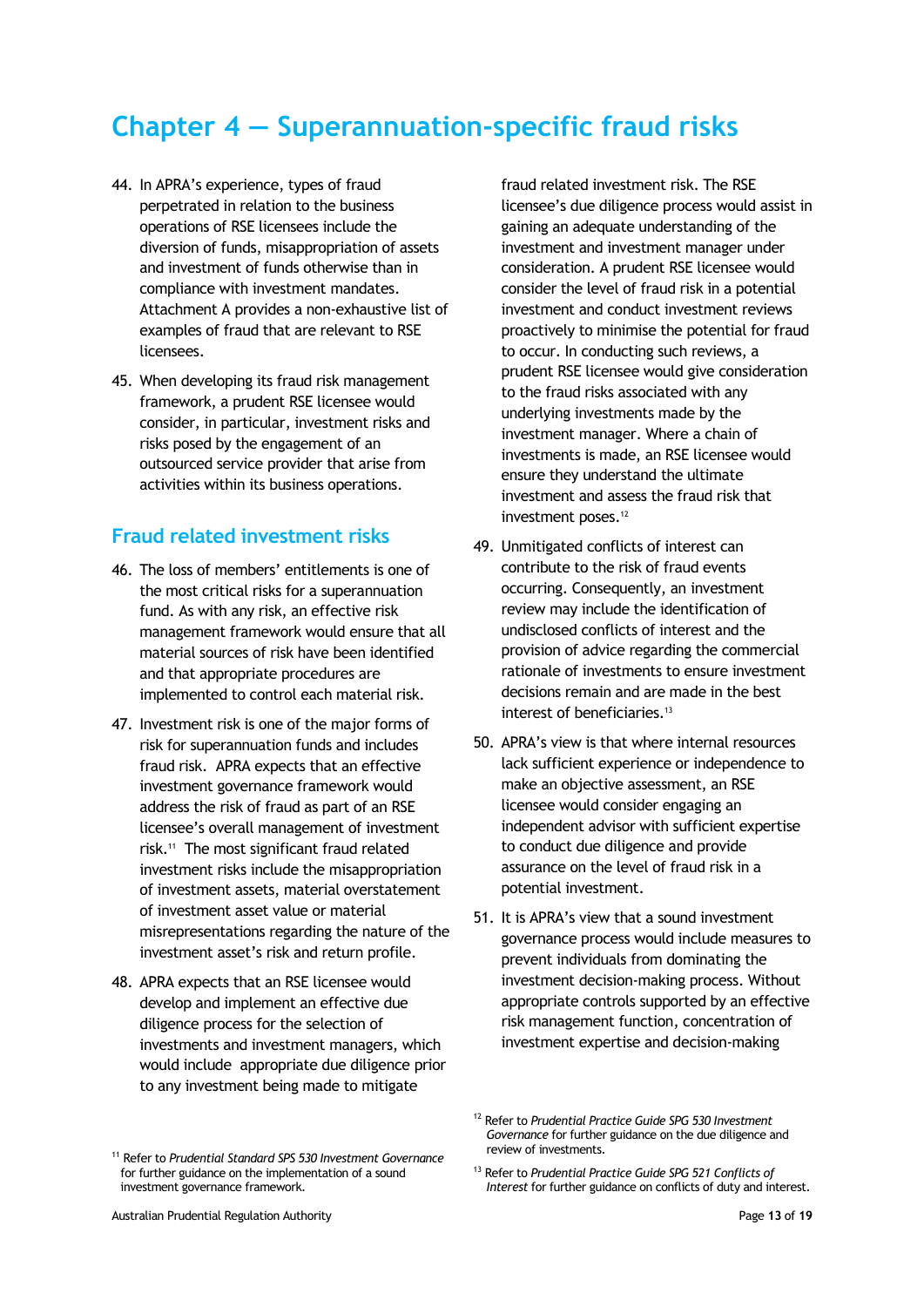within an RSE licensee to one or two key individuals may increase its exposure to fraud risk, as investment decisions may be inadequately scrutinised.

## **Outsourcing risks**

- 52. APRA is of the view that engagement of outsourced service providers may increase an RSE licensee's exposure to fraud risk. As part of the fraud risk management framework, a prudent RSE licensee would address fraud risk where a material activity is outsourced and consider undertaking monitoring and review of the risk management systems of outsourced service providers. <sup>14</sup> This process would generally be provided for in the outsourcing arrangement.
- 53. APRA's view is that assurance about outsourced service providers may be achieved through a number of different approaches. These approaches may include, but not be limited to:
	- a) a due diligence process prior to engagement of the service provider;
	- b) consideration of whether the service provider has a current insurance policy that covers losses caused by fraud;
	- c) being satisfied that senior management of the service provider is committed to the control and proper management of fraud risks;
	- d) obtaining an independent review of the service provider during engagement; and
	- e) tests of the systems and processes of the service provider.

<sup>14</sup> Refer to *Prudential Practice Guide SPG 231 Outsourcing* for further guidance on outsourced service providers.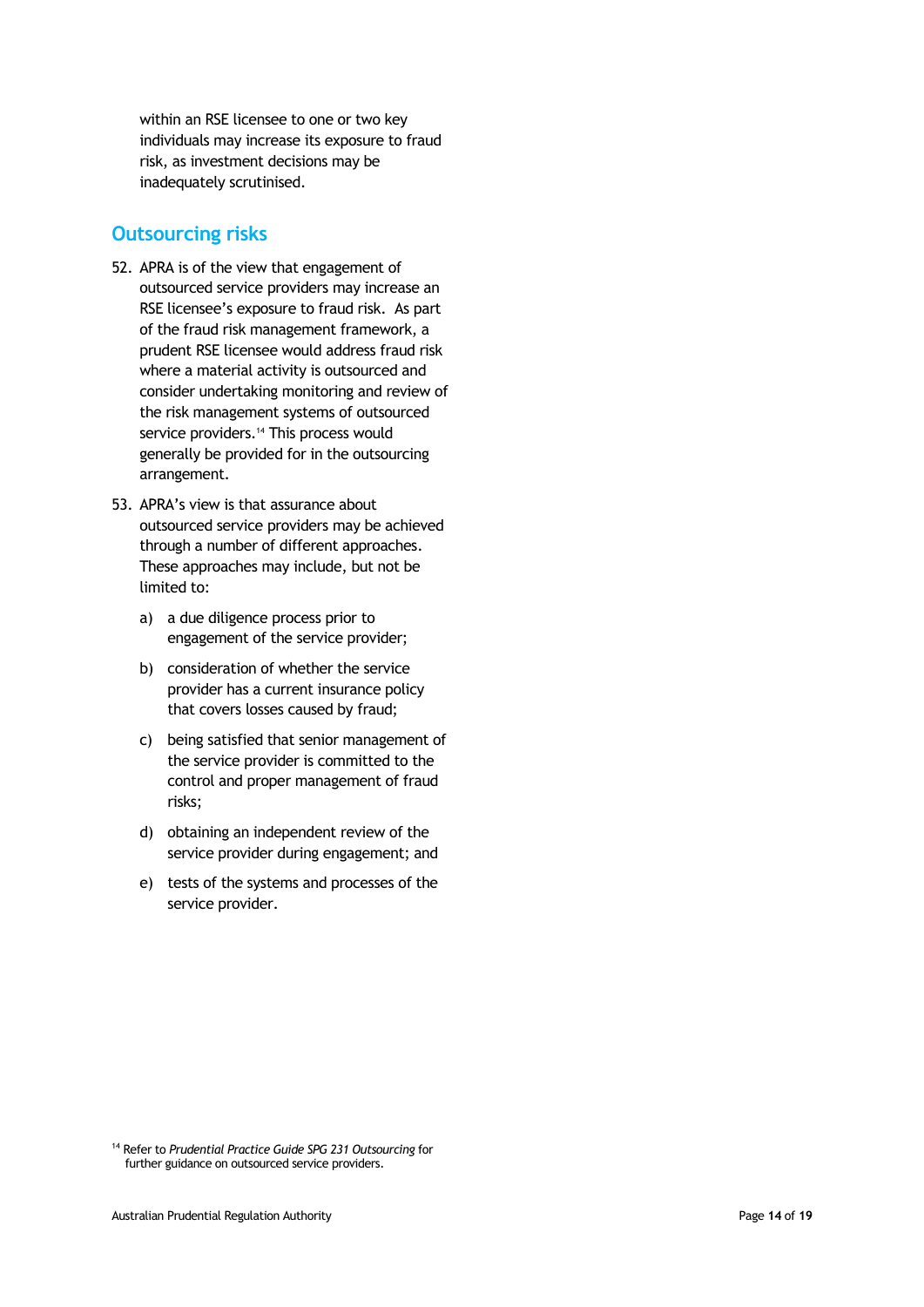# **Attachment A**

- 1. Examples of potential fraud may include:
	- a) fraud during the unit pricing process;
	- b) member identity fraud to unlawfully access benefits;
	- c) fraudulent benefit payments;
	- d) accounts payable fraud;
	- e) investment fraud, including the use of opaque structures to conceal the ultimate destination of investment funds;
	- f) improper use of confidential or commercially sensitive information to provide a benefit to a member or employee of the RSE licensee or outsourced service provider;
	- g) fraud during an RSE's wind up; and
	- h) unauthorised access to information systems leading to theft of data and/or fraud.
- 2. Examples of corruption and bribery within an RSE licensee may include:
	- a) corruption of procurement processes, for example bribes paid to an employee of the RSE licensee or an outsourced service provider or decisions made by an employee to benefit themselves or an associate or other third party;
	- b) payment of bribes to foreign officials by a RSE Licensee or by an agent or outsourced service provider acting on behalf of a RSE Licensee; and
- c) investment decisions made with the intention of benefiting parties other than the RSE's members.
- 3. Characteristics of an investment that may create potential for fraud may include that the investment is:
	- a) involving a related party of a responsible person of the RSE licensee, of the parent of the RSE licensee or the investment manager of the RSE licensee;
	- b) specifically set up for the RSE licensee and not promoted to external investors;
	- c) new, untested or promoted by an investment manager with no track record;
	- d) located offshore in a poorly regulated jurisdiction;
	- e) an unlisted investment;
	- f) an investment that is opaque;
	- g) superficially rated or recommended by research agencies without adequate analysis;
	- h) subject to limited review, for example because it is part of an asset allocation mix and so is not considered as a standalone investment; and
	- i) not subject to adequate external assurance.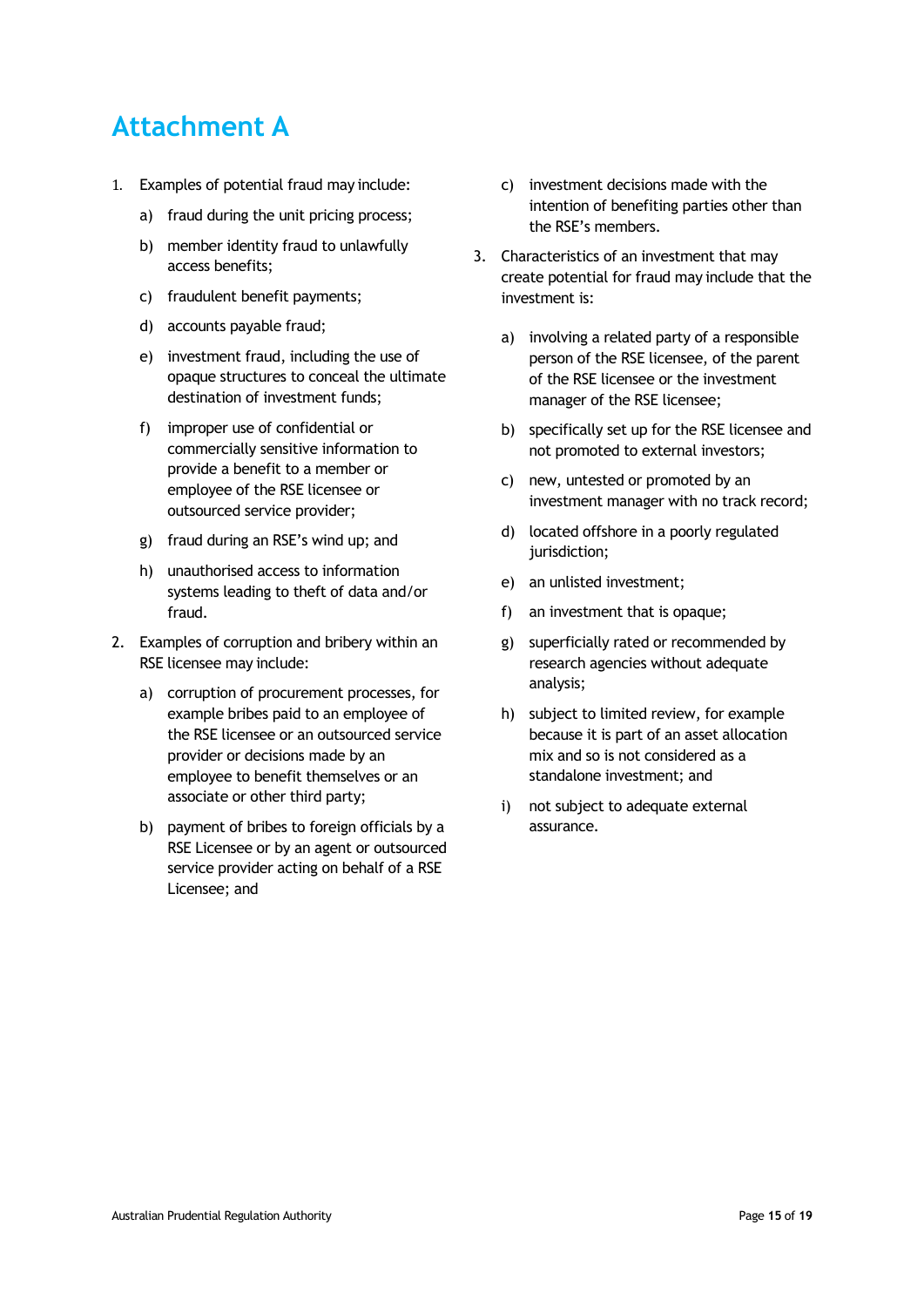## **Attachment B**

## **Examples of fraud prevention controls**

- 1. Control of RSE assets;
	- a) Controls to safeguard transactions relating to RSE assets may include establishing:
		- i) documented authorisation procedures for the release of fund assets;
		- ii) physical security procedures for fund assets through the use of safes or an independent custodian;
		- iii) whether there are any conflicts of interest before authorising new investments;
		- iv) written agreements with custodians outlining duties, responsibilities and indemnities; and
		- v) procedures to ensure all assets are registered in the name of the fund upon acquisition.
	- b) Controls to ensure proper authorisation in the management of RSE assets may include:
		- i) establishing procedures in accordance with the Trust Deed;
		- ii) establishing and implementing an investment strategy;
		- iii) considering fraud risk when authorising the appointment of investment managers, administrators and auditors;
		- iv) passing resolutions on benefit payments, crediting rates and contribution rates; and
		- v) delegating day-to-day responsibilities to staff and authorisation responsibilities to senior management.
	- c) Controls to safeguard day-to-day activities may include procedures which:
		- i) authorise the payment of fund expenses;
- ii) authorise the payment of benefits, including insurance proceeds;
- iii) obtain banking contribution receipts;
- iv) ensure contributions are allocated to the correct member account; and
- v) authorise the investment of the RSE's cash flow.

APRA expects that an RSE licensee would have regard to *Prudential Practice Guide SPG 270 Contribution and Benefit Accrual Standards* and *Prudential Practice Guide SPG 280 Payment Standards* when considering authorisation procedures relating to contributions and benefit payments, respectively.

- 2. Due diligence on the staff of an RSE licensee represents a key fraud risk control. Where appropriate, employment screening may be conducted:
	- a) prior to the commencement of employment;
	- b) when an employee becomes a responsible person of the RSE licensee;
	- c) when an employee is moved into a position that has a significant exposure to fraud risk; and
	- d) as part of a periodic review of responsible persons and employees in significant risk positions to ensure they do not pose a risk to the RSE licensee.
- 3. Controls to manage risks relating to outsourced service providers may include:
	- a) due diligence on new suppliers, to assess the potential for fraud risk;
	- b) due diligence on ongoing suppliers, periodically, to assess any change in their risk profile and the need to adjust the RSE licensee's fraud risk management framework; and
	- c) assessment of the procurement process by which suppliers are engaged, to obtain assurance that the process is not corrupt, either internally or externally.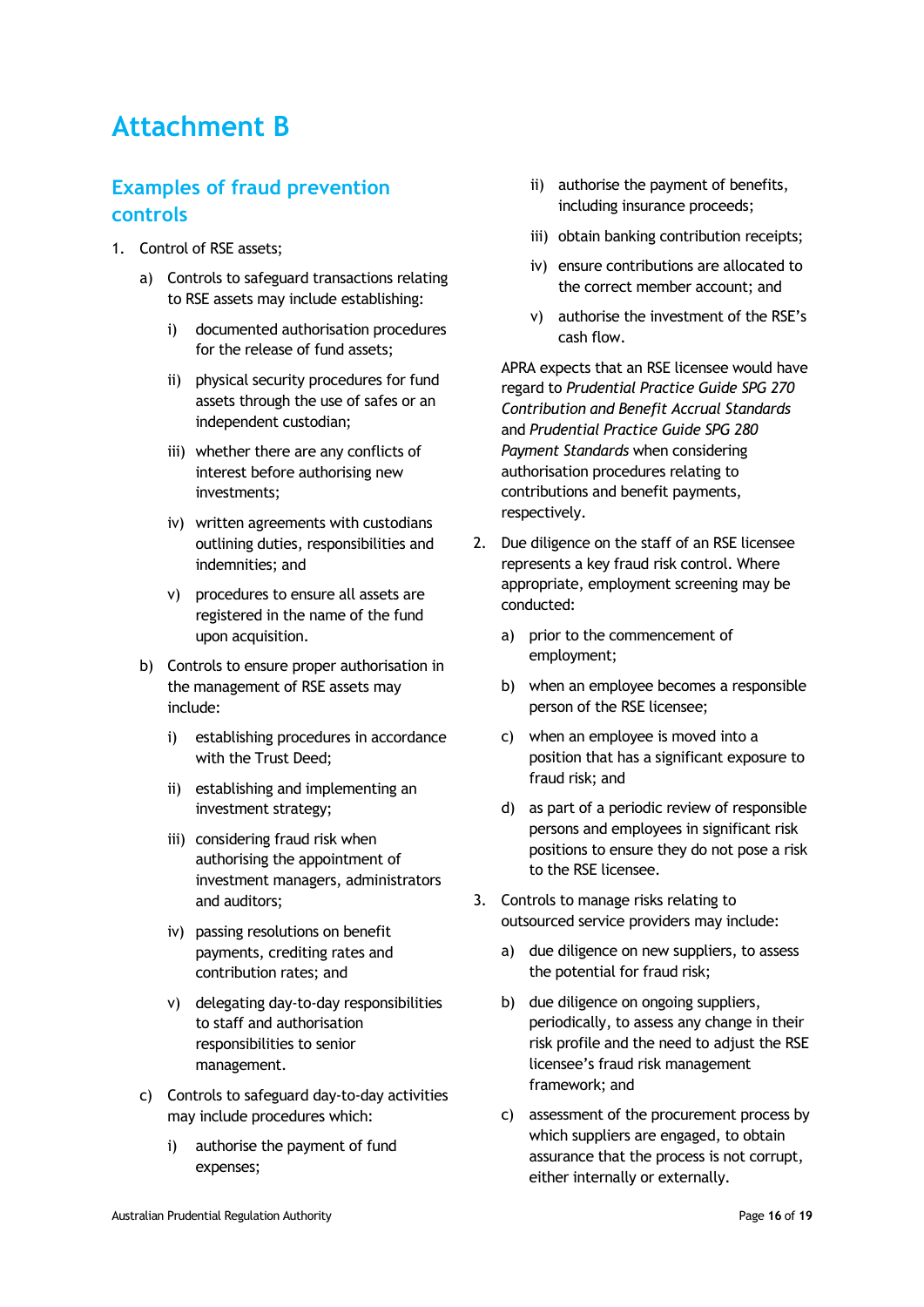- 4. Controls to manage risks relating to new fund members may include:
	- a) due diligence on new members to determine any fraud risks, including verifying application details; and
	- b) assessment of the due diligence carried out to satisfy Anti-Money Laundering and Counter-Terrorism Financing Rules.
- 5. Procedures to verify that data collected by an RSE licensee in the normal course of business is correct, complete and substantiated may include:
	- a) establishing and documenting procedures for recording information;
	- b) linking the control procedures for transaction authorisations to those of data recording so that only properly authorised transactions are recorded; and
	- c) recording transactions on a timely basis to ensure that all unauthorised transactions are immediately identified.<sup>15</sup>
- 6. To manage the fraud risks posed by RSE licensees' information systems, such as theft, unauthorised access, modification or destruction, APRA expects an RSE licensee would consider employee training to highlight fraud risks associated with using information systems.<sup>16</sup>
- 7. Controls to manage corruption risks may include:
	- a) creating a strong anti-bribery and corruption policy that is publically available;
	- b) creating gifts and entertainment policies and procedures;
	- c) rotation of personnel working in positions that the RSE licensee considers to be exposed to a high risk of bribery or

corruption, to prevent the development of inappropriate relationships;

- d) controls to mitigate the risk of third parties acting on behalf of an RSE licensee engaging in bribery and/or corruption, including investment managers, custodians and agents or promoters used by an RSE licensee to generate new business;
- e) regular audits of suppliers who are deemed to present a higher risk of fraud or corruption; and
- f) providing a means for members, suppliers and other third parties to report concerns relating to bribery and corruption.
- 8. Controls to mitigate investment related fraud risk may include:
	- a) a framework for appropriate investment limits and trading restrictions to ensure investment decisions are carried out as per the investment strategy and relevant policy;
	- b) segregation of duties between the dealing, settling and reporting functions;
	- c) regular reconciliations between investment manager and custodian reports and accounting records of the RSE;
	- d) investment management agreements that contain a comprehensive description of duties, dealing authorities and investment restrictions;
	- e) appointment of a reputable custodian; and
	- f) obtaining and reviewing indemnity policies from investment related outsourced service providers.

## **Examples of fraud detection controls**

- 9. Examples of proactive controls used to detect incidents of fraud within an RSE licensee may include:
	- a) review and monitoring controls transactional analysis of high risk areas or compliance review to assess effectiveness of fraud risk controls; periodic review of

<sup>15</sup> Refer to *Prudential Practice Guide CPG 235 Managing Data Risk* for further guidance on reviewing data management policies.

<sup>16</sup> Refer to *Prudential Practice Guide CPG 234 Management of Security Risk in Information and Information Technology* for further guidance on managing information systems.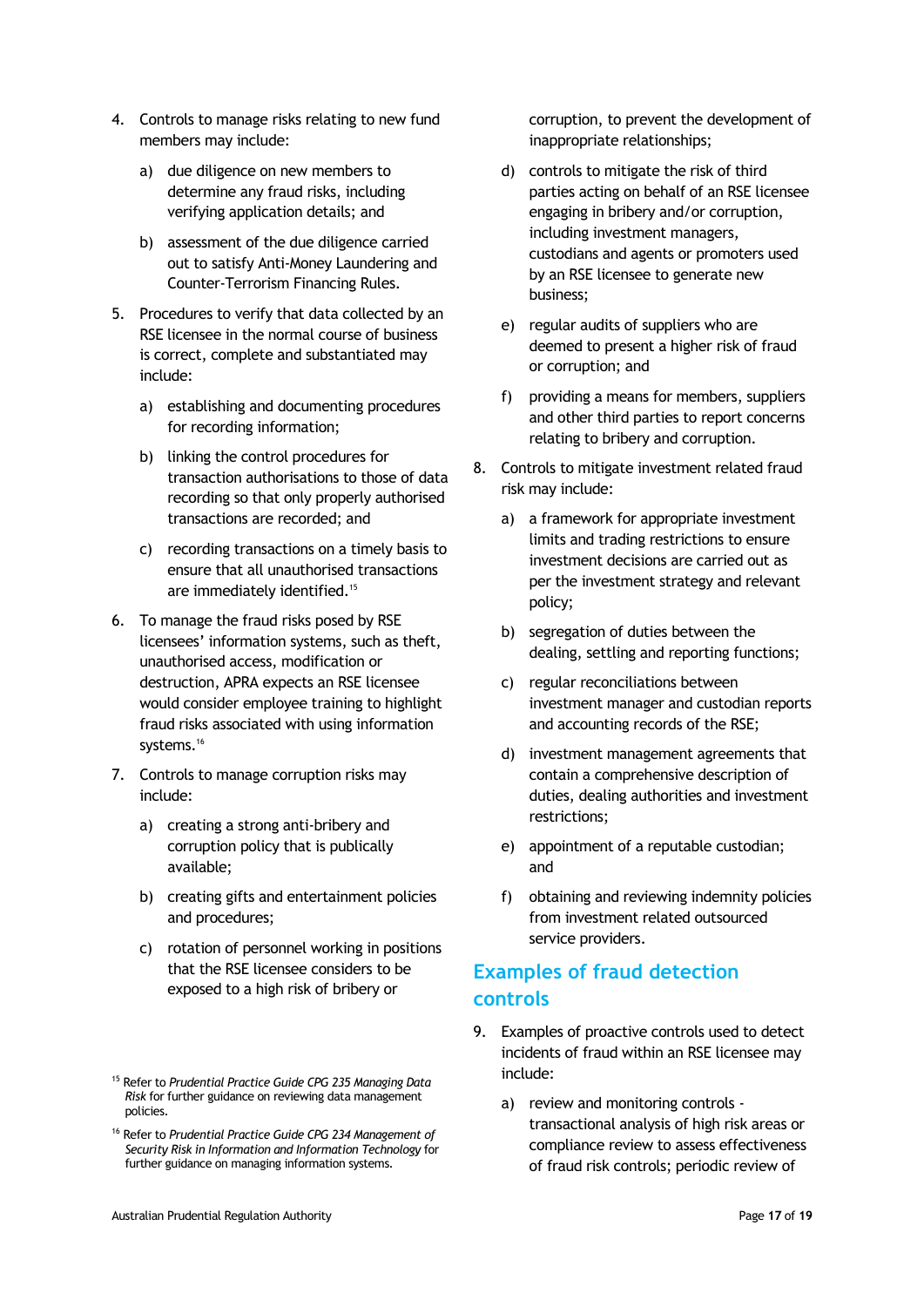third parties such as contractors and outsourced service providers for compliance with the fund's policies; periodic review of high risk accounts for duplicated information, recreated member accounts or unallocated monies; and

- b) data controls evidence of relationships between employees and members or outsourced service providers, unusual payment amounts or patterns, or manipulation of accounting records.
- 10. Examples of reactive controls used to detect incidents of fraud within an RSE licensee may include:
	- a) reconciliation controls reconciliation between bank statements and a cashbook, between accounting records and members' statements, between investment manager statements and investments recorded in the accounting system and of withdrawals and member account movements;
	- b) asset verification controls regular reconciliations between the investments recorded in the accounting system to custodian or investment manager records and with bank statements to verify there are no unauthorised transactions;
	- c) review and monitoring controls material variances and/or unusual transaction patterns in accounts such as member benefit accounts, expense claims, reserves, and investment holdings should be investigated further; and
	- d) whistleblowing an RSE licensee may require staff, contractors and service providers to report any known or suspected instances of fraud.